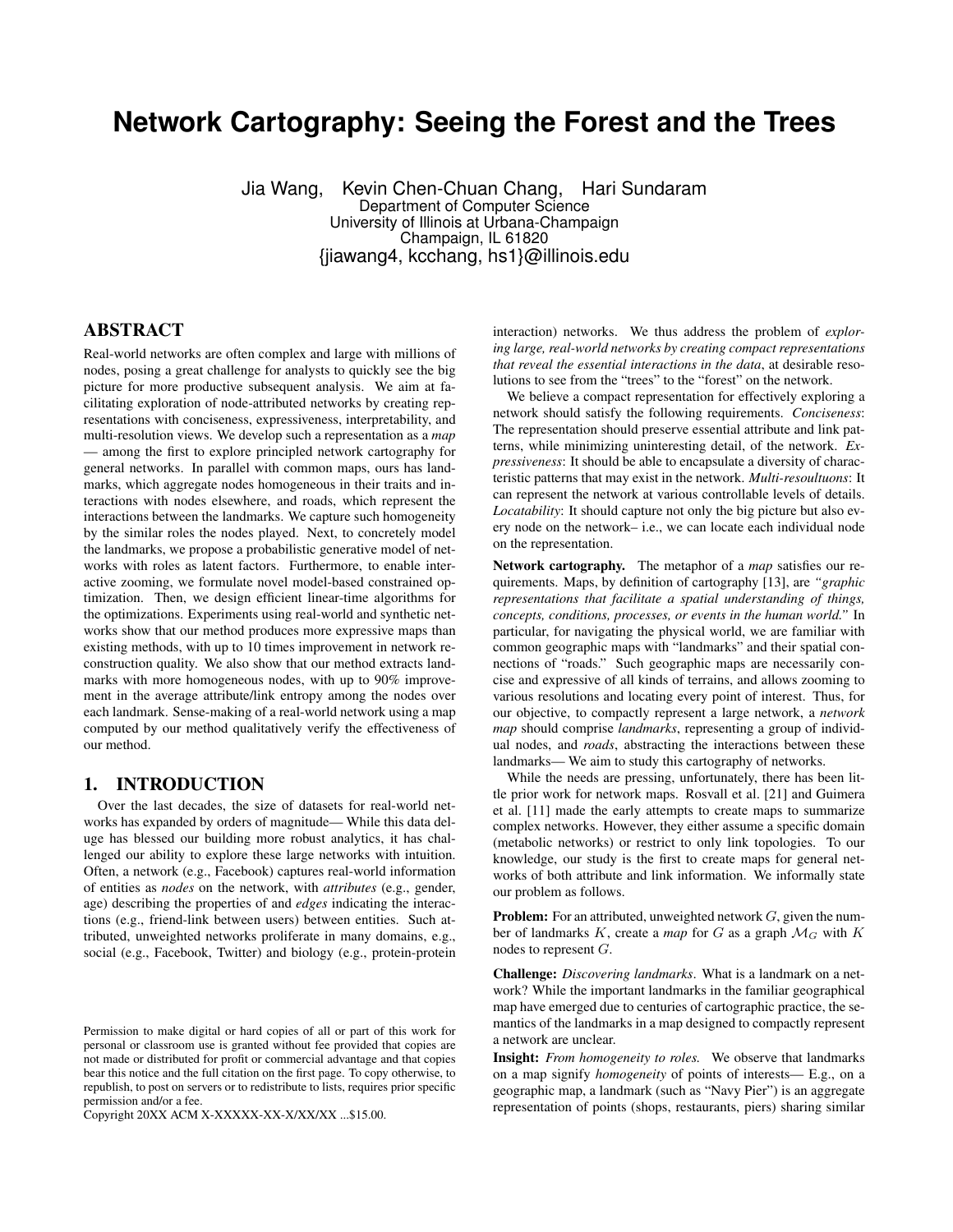

Figure 1: Example network  $G_{ex}$  with node attributes (in red) representing the people and their interaction in an academic department. The middle figure colors each node by its role(s) resulted from role discovery. The bottom set of figures show a sequence of three maps with increasing resolution constructed from the discoverd roles, the relationships between the finer roles and those of the previous map are shown in dashed lines; each role is also labeled by the attributes it will likely have.

properties (at very close spatial coordinates) and similar interconnections with other landmarks. Thus, in a network, a landmark should aggregate nodes that are similar, in terms of their attributes and interactions. Such homogeneous nodes, in *sociology*, define *roles* [4] in an interconnected society, as individuals that share characteristic patterns of behaviors. We thus propose to discover roles in a network as landmarks on its map.

To illustrate, Figure 1 shows an example network  $G_{ex}$  in part (a) and the roles (as discovered via our algorithm) of the network in part (b). In  $G_{ex}$ , each node is a person in an academic department, with attributes such as  $a$ : "age over 30" and  $t$ : "teach" for node  $v_1$ . While  $G_{ex}$ , a toy network of 15 nodes, already appears "complex," its nodes share common patterns of behaviors. To reveal, we annotate the network with the implicit roles in part (b) by coloring the nodes– nodes with a color share a certain behavior pattern. Now, we can observe that people in orange-role  $R_3 = \{v_1, v_2\}$  "teach and interact with green-role  $R_4 = \{v_3, v_4, v_5\}$ ." And, the latter group comprises young people. The red-role  $R_1 = \{v_6, v_7\}$  "does not teach, has many publications, are aged over 30, and interacts with blue role  $R_2 = \{v_9, v_{10}, v_{11}\}$ ". A plausible theory is that  $R_4$ is *undergrad* and  $R_2$  *grad* students; then,  $R_1$  and  $R_3$  are perhaps *researcher* and *teacher*. Further, with roles as landmarks, in part (c), we can construct maps of different resolutions, e.g.,  $\mathcal{M}_1$  with three roles and  $\mathcal{M}_3$  five roles.

 $v_6$  develop formulation for coherently integrating the dual-mode be $v_7$  of them captures overlapping roles and inter-role interactions. Sec $v_{11}$  fall short for landmark homogeneity, as Section 2 will further dis-Challenge: *Formulating roles for landmarks*. The challenge of formulating roles for landmarks lies in properly capturing the desired homogeneity. While there exist diverse formulations [8, 1, 7], they cuss. First, they are too restricted for real-world networks, as none ond, they address only links but not attributes. We thus need to haviors in potentially overlapping roles.

 $v<sub>6</sub>$  and attribute patterns, enforcing homogeneity in both modes.  $v_7$  networks. Second, we inject attributes as the second mode of the  $\frac{v}{v}$   $\frac{v}{v}$  strictive for real-world networks. Our model for role extraction <sup>11</sup> *<sup>v</sup>* world data, and incorporates overlapping roles and non-uniform Insight: *Probabilistic dual-mode regular equivalence.* First, we conceptually capture link homogeneity by regular equivalence (RE) [5], defined as *"two nodes are regularly equivalent if they are equally related to equivalent others"*. This definition, however, is too reprobabilistically captures the essence of RE to handle noisy realinter-role interactions to flexibly express the variations in complex role behavior, in addition to links. Thus, a role represents both link

> Challenge: *Multi-resolution continuum*. As maps should support multi-resolutions, maintaining an intuitive continuum between resolutions is challenging. On a geographic map, when we zoom into a region (e.g., Chicago), the changes are limited to *within* the region (we may now see Millennium Park), and the interconnections to the rest of the world should be stable (the whole region is still located in the state of Illinois). Such continuum is intuitive for network maps too. On map  $\mathcal{M}_1$  (Figure 1c), when we zoom into landmark *faculty*, it gets refined into two finer landmarks in  $M_2$ : *teacher* and *researcher*, while the other landmarks are not changed; later, when we zoom into *student*, resulting in *undergrad* and *grad* in  $\mathcal{M}_3$ , the continuum maintains. While desired, realizing such continuum is challenging– Since our landmarks are determined *interdependently*, changing one landmark will necessarily change others.

> Insight: *Multi-scale constraints.* To maintain continuum in multiresolution views, as we use roles for landmarks, we must enforce the semantics of continuum in role discovery. As we model role discovery as a likelihood maximization problem, we enforce the continuum as an additional constraint in the objective function, which thus enables a principled realization of multi-resolution stability.

> Our solution. We summarize our framework of constructing a map for a given network  $G$  as follows, as Figure 1 shows.

- Role discovery. Compute θ as the *parameters of a model* that describes how the observed network  $G$  is generated probabilistically from the latent roles (Figure 1b).
- Map construction. Use  $\theta$  to compute and construct the map  $\mathcal{M}_G$  as a *node-labeled weighted graph*: each node of  $\mathcal{M}_G$  represent a role, the weight of the edge between two roles represent how likely they will interact, and each node is labeled with how likely that role will have each attribute (Figure 1c).

Specifically, we propose a new probabilistic, generative model for networks to extract roles as landmarks of the map (Section 3). The model explicitly parameterizes each node-role affiliation pair and each role-role interaction pair. The same role affiliation parameters will be the explanators in the logistic regression models for the node attributes. We design an objective function to optimize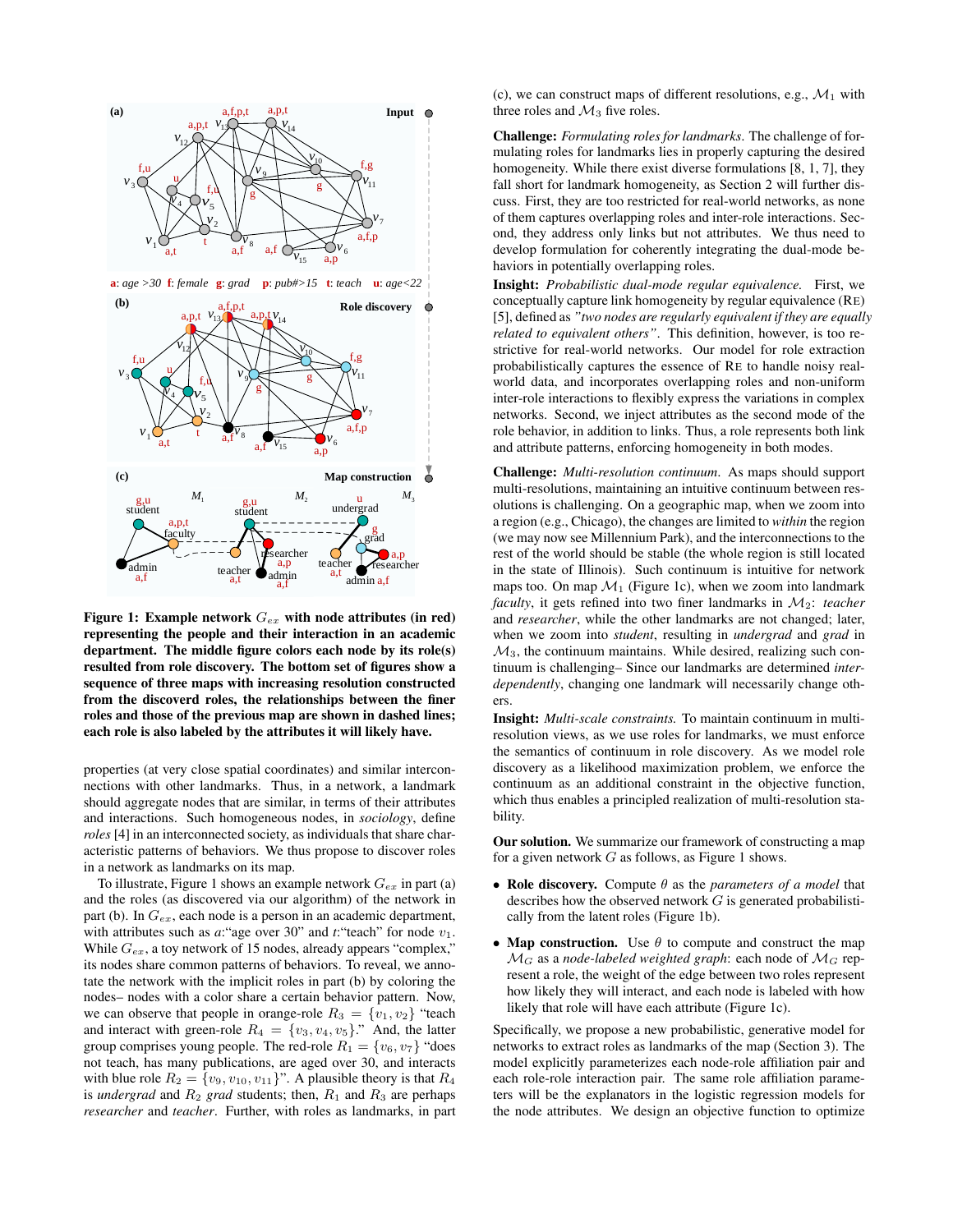the likelihood of the observations under the model; our objective function formulation also encourages solution sparsity. Then, we process the model parameters into more intuitive quantities to construct the map, and achieve a multi-scale view by constraining the new solution to maintain the relationships and landmarks from the coarser scale, while determining the new landmarks at the finer scale and their relationship with the landmarks at the coarser scale (Section 4). We use an efficient block-coordinate gradient ascent algorithm to perform the optimization in linear time w.r.t the network size (Section 5).

In experiments, compared with baseline methods, ours shows significant improvement in model expressiveness measured by network reconstruction quality— up to 10 times for synthetic networks and 27% for real-world networks. In terms of homogeneity, our method outperforms existing methods by up to 90% in terms the attribute/link entropy among the nodes over each landmark. In a case study using real-world networks, a set of multi-resolution maps created by our method actually help us to easily see the salient structures of the network from complex observed interactions.

Contributions. We summarize our contributions as follows.

- *Network cartography through role discovery.* We are the first to propose the use of roles to serve as map landmarks for attributed networks; in this, we are inspired by earlier work on regular equivalence [5]. The landmarks along with their attribute distribution and the resulting interrelationships between landmarks result in meaningful maps.
- *A probabilistic model for the map.* We propose an expressive, probabilistic generative model of the network with roles as the latent factors. The expressive nature of the model allows us to model a wide variety of attributed networks. During the optimization process, we enforce sparsity constraints to achieve concise maps.
- *Simultaneous multiple resolution.* We are able to create maps that simultaneously show different parts of the map at different resolutions.
- *Scalable cartography.* Our algorithm runs in linear time (with respect to network size). Furthermore, it is easy to implement using standard optimization toolboxes.
- *Extensive experiments.* We not only synthesize networks with diverse structures to verify the effectiveness of our method in a wide range of networks, but also use real-world networks to show the practicality of our method, evaluated using a variety of measures. Case studies further evaluate our method's usability in action.

## 2. RELATED WORK

Network cartography. Cartography [13] has a long history and was intensively used in visualizing geographic data, but their use in exploring large general networks has received attention only recently. Rosvall et al [21] creates map of sciences by revealing community structures through efficiently encoding of random walk paths. Guimera et al [11] used universal roles detected from optimizing network modularity to create maps for metabolic networks.

Attributed networks. We model node-attributed networks, for which alternative models with different goals have been proposed; e.g, BAGC [26] uses a Bayesian approach, CESNA [27] models overlapping communities, and MAG [16] models clusters as generated from attributes. Methods for graph clustering using both structure/attribute information have also been proposed [29, 22]. Issues of these methods will be discussed later in this section.

Role theory. We create maps with landmarks as roles. The theory of roles have been studied in sociology [4] where roles are defined as "*a set of connected behaviors, rights, obligations, beliefs, and norms as conceptualized by people in a social situation*" [10], and various formulations have been proposed [6, 8, 5, 18]. For the alternative formulation of universal roles, which does not fit in our picture, see survey [20].

Intergroup interactions. Our model accounts for intergroup interactions in contrast with only intra-group found in communities. Some other methods also accounts for this aspect but with limitations for creating maps. Mixed-Membership Stochastic Blockmodeling (MMB) [1] models each observed edge of each node as generated from one of its roles, but it does not model the intensity of role affiliation, as also pointed out in [27, 1]. (BAGC [26] suffers from similar issues) as MMB. In fact, MMB cannot model hub and peripheral nodes, which in our model can be represented by nodes with strong affiliations to other roles. MMB does not model node attributes as key to information-enriched maps either. In terms of goals, MMB focus more on generalizability of model while we focus on summarization quality in computing maps. Generalized Blockmodeling [7] does not capture varying interaction intensities between blocks (roles). DEDICOM [2] uses matrix factorization for real-valued data, thus cannot model binary links; other NMF-based methods [25, 19] suffers from similar issues. The model by Han et al [12] uses separate parameters to explain node attributes and links.

Overlapping groups. Models for overlapping groups of nodes has less been studied. DEDICOM [2] and CESNA [27] are two examples. Note that mixed memberships [1, 26] do not sufficiently capture the concept of overlapping groups, because their models only model the probability, rather than the intensity, of the affiliation of nodes to the groups.

Multi-resolution views. Local multiple-resolution views implies a hierarchical structure of the data (zooming corresponds to branching in a hierarchy). Methods for hierarchical clustering [9] cannot be directly applied to our case in which groups are overlapping. For graph summarization at different levels of granularity, Tian et al [23] proposed k-SNAP, but this operation does not support local views of part of the map.

## 3. ROLE DISCOVERY

In this section, we develop our probabilistic generative model of networks, with roles as latent factors, to extract the landmarks of a map.

Probabilistic regular equivalence. We first identify RE (regular equivalence) as the most appropriate semantics of link homogeneity for maps, compared to ROLX [15] and structural equivalence [6] (SE) as representatives of alternative formulations. ROLX defines roles as *universal* in terms of structural functions, i.e, whether it is a bridge connecting otherwise separated groups, or a hub connecting to many nodes, etc.; it misses the interaction patterns of *specific* networks, thus falls short in expressness. SE considers nodes equivalent (with same role) only if they connects to the same other *nodes* — too restrictive since there can be too many nodes for SE to find a small number of useful roles. On the other hand, RE is free from both issues by considering nodes equivalent if they connects to the same roles rather than the same nodes.

We make significant extension of RE with a probabilistic generative model, regarding roles as the latent factors that drives the noisy observed networks. For extracting latent factors [9], although matrix factorizations (such as NMF [17]) are also widely studied and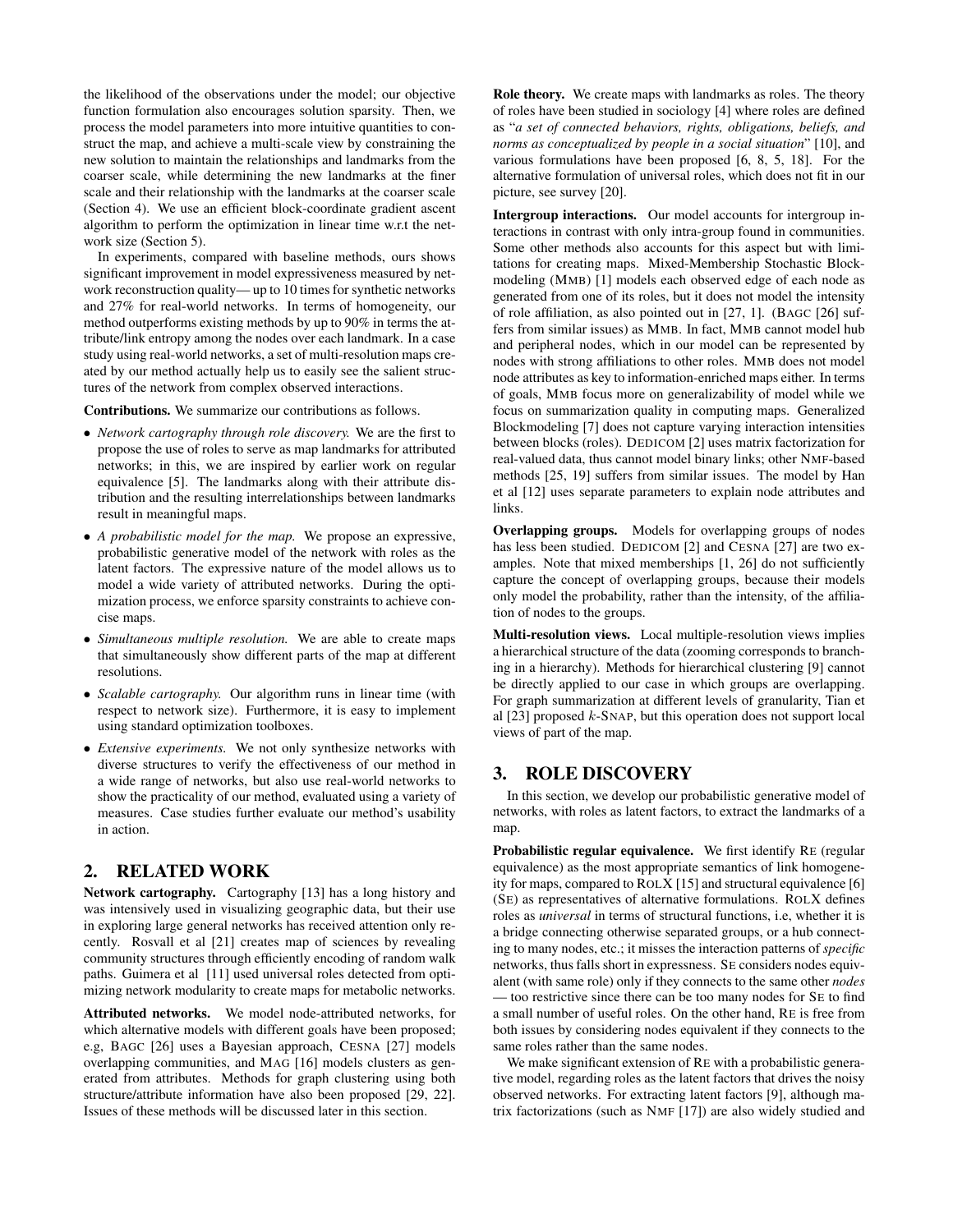used, they have not yet been well studied for effectively handling binary data matrices. Since binary data carry special semantics, thus methods for factorizing general real-valued data cannot be applied. From an efficiency perspective, NMF for a general  $\mathbb{R}^{N \times N}$ data matrix (adjacency matrix in our case) needs  $O(N^2)$  time [17], which is prohibitive for large networks; the NMF-based algorithm ASALSAN [2] specialized for graph processing has linear complexity but can only be used with weighted links. Probabilistic generative models, on the other hand, are a much more expressive class of tool which model various types of observations, including binary observations, e.g, by Bernoulli models. As shown later, an efficient algorithm can also be derived from a well designed probabilistic model.

**Setting.** In this paper, we consider the extraction of  $K$  landmarks given an undirected and unweighted graph  $G = (\mathcal{V}, \mathcal{E}, \mathcal{A})$  of N nodes and E links, where V represents the node set and  $\mathcal E$  the edge set (directed graphs can be handled with slight modification of our method as described later; handling weighted graphs will be discussed till the end of the paper). Each node  $v$  is labeled by  $L$  binary attributes  $a_{v,1}, \ldots, a_{v,L} \in \{0,1\}$ , and we use A to denote the set of observed node-attribute pairs  $\{(v, i) : a_{v,i} = 1\}.$ 

Regarding the notation, we will use boldface capital letters like X for matrices, calligraphic capital letters like  $X$  for sets, boldface lowercase letters like x for vectors, and lowercase letters for scalars. The roles will be indexed by  $k$  and the attributes by  $i$ .

#### 3.1 Model Description

We model the landmarks in a map as roles. In the example network  $G_{ex}$  in Figure 1, we observe group  $g_1 = \{v_6, v_7\}$  "often interact with  $(g_2 = \{v_9, v_{10}, v_{11}\})$ " and "have more than 15 publications" but "do not teach courses". A plausible theory would be that  $g_1$  are research professors and  $g_2$  graduates, and  $g_1$ 's behaviors can be explained by the *pure* role of "researcher". We also observe "aged over 30" and "frequent interactions with group  $g_3 = \{v_3, v_4, v_5\}$ " for group  $g_4 = \{v_1, v_2\}$ ; prior knowledge tells us  $g_4$  are lecturers and  $g_3$  are undergrads, and  $g_4$ 's behaviors are due to the pure role of "teacher". Other roles include "admin", "undergrad", and "graduate", as extracted in map  $\mathcal{M}_3$  in Figure 1.

Plural and non-uniform role affiliation. To characterize the roles, we observe that each node can participate in *multiple* roles at different intensities. First, role affiliation is *plural*. In Gex, group  $g_5 = \{v_{12}, v_{13}, v_{14}\}$  (known as professors in prior) do both teaching and research and interact with both undergrad and graduate students; these behaviors are explained by their simultaneous roles "teacher" (abbrv. *tea*) and "researcher" (abbrv. *res*). Second, the affiliation is *non-uniform*. Note that professor  $v_{12}$  might not conduct role "teacher" so much as lecturers as indicated by less interactions with undergrads.

To capture the plurality and non-uniformity of role affiliation, we represent the affiliation of each node  $v$  to a set of  $K$  roles by vector  $\mathbf{x}_v = (x_{v,1}, \dots, x_{v,K})$ , where  $x_{v,k}$  quantifies how strongly v is affiliated to the role k; we also require  $x_v \geq 0$  for easier interpretation of the results. For instance, in  $G_{ex}$ , the lecturer  $v_1$ will have dominantly large  $x_{1,tea}$  compared to other components of  $x_1$  due to a pure role of "teacher", while the professor  $v_{12}$  who does research but less teaching will have  $x_{12,res} > x_{12,tea} > 0$ . Stacking  $\mathbf{x}_v^T$  form the *node-role membership matrix*  $\mathbf{X} \in \mathbb{R}_{\geq 0}^{N \times K}$ .

Non-uniform inter-role interaction. We observe that inter-role interactions are also *non-uniform* in intensities. In  $G_{ex}$ , although  $g_6 = \{v_8, v_{15}\}\$  (married female aged over 30, possibly administrative staff) interact with both  $g_5$  (professors) and  $g_2$  (graduates),

administrative staff usually interact more with professors, because they often assist the professors in scheduling events.

To reflect the non-uniformity of inter-role interactions, we quantify the tendency for two nodes of roles  $k$  and  $l$  to interact by  $r_{k,l} > 0$ . We then define the *inter-role interaction matrix* as  $\mathbf{R} =$  $(r_{i,j}) \in \mathbb{R}_{\geq 0}^{K \times K}$ . For instance, in  $G_{ex}$ , the strong interaction between professors and graduates (abbrv. *gra*) will be captured by  $r_{res,gra}, r_{gra,res} > 0$  and possibly also  $r_{gra,res} > r_{res,gra}$  as graduates usually more actively turn to professors.

Based on the above notions, we model our belief for two nodes  $u, v$  interact as follows. We know that if nodes  $u, v$  are affiliated to roles  $k$  and  $l$  respectively and roles  $k$  and  $l$  tends to interact, nodes u and v also tends to interact. In addition, our belief for  $(u, v)$  being formed will add up as we observe more such evidences from other pairs of roles  $k', \overline{l}'$ . For simplicity, we assume that our belief grows linearly with the role affiliation and inter-role interaction intensities. Thus we formulate this belief, the *predictor* of link  $(u, v)$ , as

$$
\rho_{u,v} \coloneqq \sum_{k,l \in [K]} x_{u,k} \cdot r_{k,l} \cdot x_{v,l} = \mathbf{x}_u^T \mathbf{R} \mathbf{x}_v
$$

Since our observations are binary, we need a *link function* that transform  $\rho_{u,v}$  into probability values. Observing that the marginal potential of forming links normally decrease as more evidences are present, we model the probability of forming link  $(u, v)$  with the predictor  $\rho_{u,v}$  as

$$
p_{u,v} \coloneqq \varphi(\rho_{u,v}) = 1 - \exp(-\mathbf{x}_u^T \mathbf{R} \mathbf{x}_v)
$$
 (1)

While another common choice for transforming predictors to have range  $(0, 1)$  would be the sigmoid function  $\sigma(\cdot)$ , it has domain  $(-\infty, \infty)$  but  $\rho_{u,v}$  is restricted to be nonnegative, hence inappropriate for our case. We also support our use of  $\varphi(\cdot)$  by efficiency considerations as we will discuss in Section 5.

Links and attributes as covariates. Finally, we observe that the links and attributes of each node are *covariates* with its roles as the underlying factor. In  $G_{ex}$ , the attribute "age > 30" and interactions of "being approached by graduate students" of the professor  $v_1$ 2 can both be explained by a "researcher" role. Similarly, the attribute "female" and the interactions of "being contacted by professors" can be explained by a "admin" role.

To capture the role-based covariation of attributes and links, we will use an attribute predictor as the linear combination of the role affiliation vector  $x_v$  and some parameter  $w_i$  to model our belief of node  $v$  to have attribute  $i$  (for simplicity, we assume that the attributes of a node are conditionally independent given the roles of that node). For example, in  $G_{ex}$ , the role "researcher" will indicate a high weight  $w_{res,(pub>15)}$  so that it would contributes positively and strongly to observing many publications for professors. Then, we transform the predictor to probability using a link function. For the above purpose, a standard logistic regression would suffice, by which we specify the attribute predictor as  $\mu_{v,i} := \mathbf{w}_i^T \mathbf{x}_v$  and the probability of observing  $a_{v,i} = 1$  as

$$
q_{v,i} \coloneqq \sigma(\mu_{v,i}) = \frac{1}{1 + \exp(-\mathbf{w}_i^T \mathbf{x}_v)}
$$
(2)

Note the intercept term is ignored in the predictor to simplify our presentation. We denote  $\mathbf{W} = (\mathbf{w}_1, \dots, \mathbf{w}_L)$ .

Now, our problem of discovery roles as landmarks of the map for a given network is defined as follows.

DEFINITION 1 (ROLE DISCOVERY). *Given an undirected unweighted graph* G *with node attributes and the number of roles* K*,*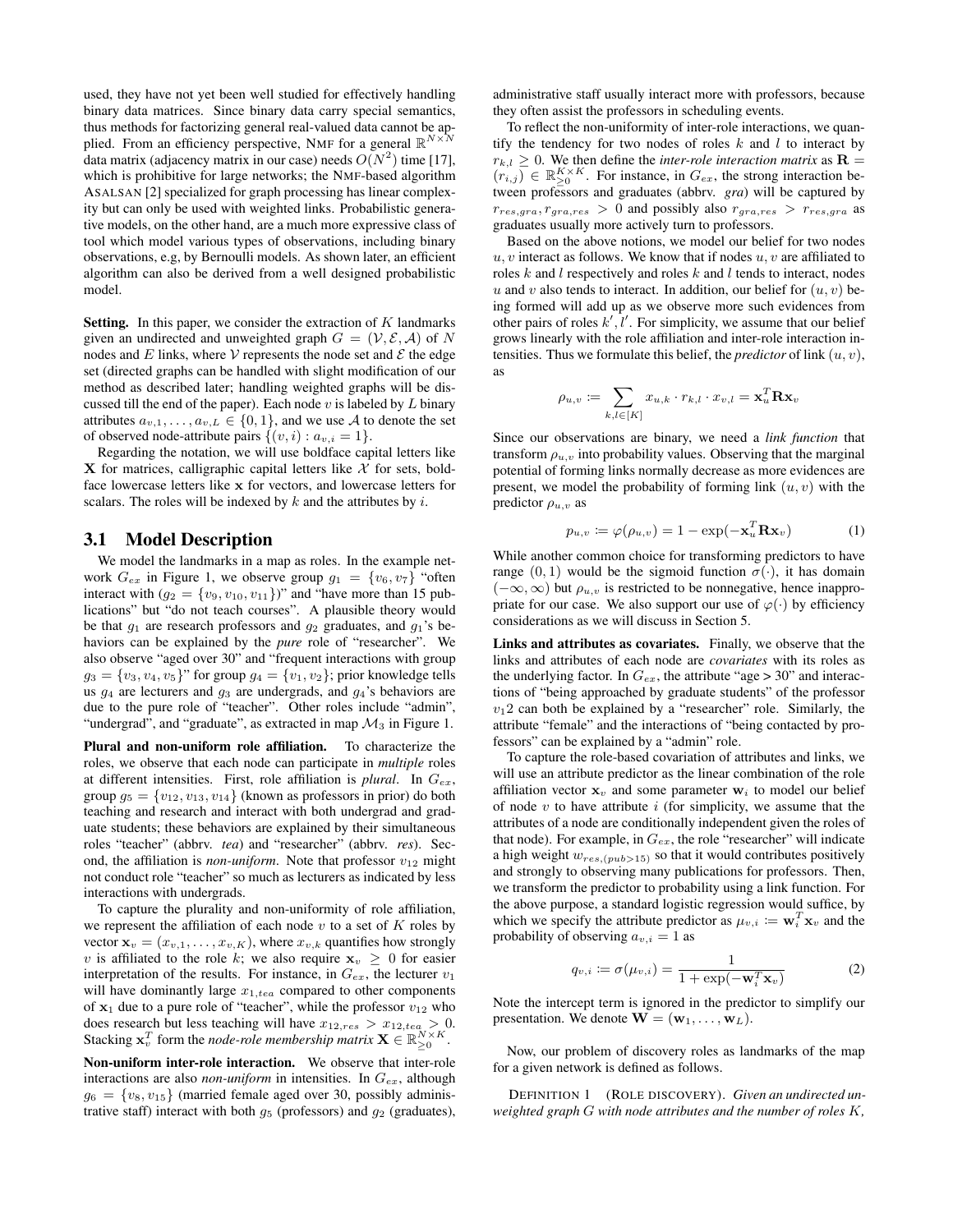*we will find a set of roles represented in the following parameters: the matrix*  $\bf{R}$  *for inter-role interactions, a vector*  $\bf{w}_i$  *for each attribute* i *for predicting the attributes of any node* v *given the roles of* v*, and a vector* x<sup>v</sup> *for each node* v *for representing the role affiliations of* v*.*

Model extensibility. Although binary attributes are discussed here, the model can be easily adapted to categorical attributes (e.g, occupation) using a multinomial logistic model in place of the binary model described earlier. The model also directly applies to directed graphs which will result in an asymmetric matrix R. To support weighted graphs, we can modify the model by replacing  $\varphi(x)$  in (1) with an identity function, while the algorithm needs to be designed differently (e.g, the ASALSAN algorithm [2] with some adaption), for which we will not discuss in more details here.

#### 3.2 Objective Function

We extract the roles from network  $G$  by optimizing the parameters of our model of  $G$  in the following aspects. First, we optimize the parameters such that they *accurately express* the observations in the original network  $G$  using a set of roles. Since the number of landmarks  $K$  is usually small for concise maps, it implies that each landmark must be homogeneous for the observations to be represented compactly using the roles. In particular, we capture the accuracy of G by how well our model can be used to reconstruct G. Second, we optimize for *sparsity* of the parameters for conciseness of representation. That is, we wish  $G$  be represented using as few inter-role interactions as possible and each node can be described by their most important roles, such that users can focus on the most salient patterns of G.

To encode the above requirements, we propose an objective function  $f(\theta)$  with respect to parameters  $\theta = \{X, R, W\}$ .  $\theta$  captures model accuracy by the log-likelihood of observing  $G$  under a model with parameters  $\theta$ , while the sparsity requirement is enforced by the  $\ell_1$ -norm regularizations of **R** and **X**. Formally,

$$
f(\theta) = (1 - \alpha)\ell_{\mathcal{E}} + \alpha \ell_{\mathcal{A}} - \alpha_R \|\mathbf{R}\|_1 - \alpha_X \|\mathbf{X}\|_1 \qquad (3)
$$

where  $\ell_{\mathcal{E}}$  and  $\ell_{\mathcal{A}}$  are the log-likelihoods of links and attributes given by

$$
\ell_{\mathcal{E}} = \sum_{(u,v)\in\mathcal{E}} \log \varphi(\rho_{u,v}) + \sum_{(u,v)\notin\mathcal{E}} \log(1 - \varphi(\rho_{u,v})) \quad (4)
$$

$$
\ell_{\mathcal{A}} = \sum_{(v,i)\in\mathcal{A}} \log \sigma(\mu_{v,i}) + \sum_{(v,i)\notin\mathcal{A}} \log(1 - \sigma(\mu_{v,i})) \qquad (5)
$$

and weight  $\alpha$  is used to impose emphasis on links or attributes, and  $\alpha_X$ ,  $\alpha_R$  to control the degree of representation sparsity.

In summary, the optimal parameters  $\theta^*$ , which maximizes  $f(\theta)$ subject to the constraints that  $X$  and  $R$ , will represent our extracted roles. That is,

$$
\theta^* = \underset{\mathbf{X} \ge 0, \mathbf{R} \ge 0, \mathbf{W}}{\arg \max} f(\theta) \tag{6}
$$

The detailed algorithm for optimizing  $f(\theta)$  will be introduced later in Section 5.

## 4. MAP CONSTRUCTION

Thus far we have encoded the information needed to create a map for the given network in the model parameters  $\theta$ . In this section, we will develop methods to render  $\theta$  as an intuitively interpretable map. Further, we propose methods to allow for local multiple-resolution views of any part of the map.

#### 4.1 From Model to Map

The computed model parameters  $\theta^*$  in the stage of role discovery needs to be transformed to interpretable quantities to construct a map. For instance, while a larger  $x_{v,k}$  apparently indicates the stronger affiliation of node v to role k,  $x_{v,k}$  does not have an intuitive physical meaning, such as probability, length, or frequency which are natural for human interpretation. The same issue also holds for parameters  $x_v$  and  $w_i$ . This makes it non-intuitive, if not deceptive, to make sense of a map constructed directly from  $\theta^*$ (e.g, using R as the weighted adjacency matrix for the metagraph).

In order to construct maps as metagraphs with interpretable weights and labels, we introduce a *virtual node*  $v_k$  for each role k, which is an *imaginary* node affiliated purely to role k, i.e.,  $\mathbf{x}_{v_k} = c\hat{\mathbf{e}}_k$  for some  $c > 0$ , where  $\hat{\mathbf{e}}_k$  is the unit vector along the kth dimension, and c controls the affiliation strength of  $v_k$  to role k. Intuitively, the virtual node  $v_k$  can be viewed as an idealized representative for role  $k$  so that its behaviors as expected from our model naturally characterize role  $k$ . We might choose the value of parameter  $c$  as follows. First, we may set  $c$  to some constant independent of the actual affiliations of the nodes to role k, thus in effect characterize role k *itself* by  $v_k$ . Second, we may set  $c = \bar{x}_{\cdot,k} = \left(\sum_{v \in \mathcal{L}(k)} x_{v,k}\right) / |\mathcal{L}(k)|$ , where  $\mathcal{L}(k) = |\{v : x_{v,k} > 0\}|$ , as the average affiliation of nodes with role  $k$ ; such created virtual node  $v_k$  will instead represent the role k as actually practiced by the real nodes in data.

Using the virtual node  $v_k$  as a representative for role k, we characterize the behaviors of role k intuitively by the probability of observing each attribute i on  $v_k$ , given by

$$
\psi_{k,i} \coloneqq \sigma(\mathbf{w}_i^T \hat{c} \mathbf{e}_k) = (1 + \exp(-c \cdot w_{k,i}))^{-1}
$$

Similarly, to characterize the inte-role interaction between each pair of roles k and l, we use the probability of interaction between an virtual node  $v_k$  with purely role k and a virtual node  $v_l$  with purely role  $l$ , which we give by

$$
\omega_{k,l} \coloneqq \varphi(c\hat{\mathbf{e}}_k^T \mathbf{R} c\hat{\mathbf{e}}_l) = 1 - \exp(-c^2 r_{k,l})
$$

For later reference, we denote  ${\bf P}_{attribute} = (\psi_{k,i})_{(k,i) \in [K] \times [L]}$  and  ${\bf P}_{link} = (\omega_{k,l})_{(k,l) \in [K]^2}$ . Such transformed  $\theta$  will be finally visualized as the output map.

In summary, we formally define the steps for creating a map as follows.

DEFINITION 2 (MAP CONSTRUCTION). *Given an unweighted network* G *with* L *binary node attributes, a map for* G *with* K *landmarks as a metagraph* M<sup>G</sup> *is constructed by*

- *1. Compute*  $\theta^* = \arg \max f(\theta)$  *given G*;
- 2. *Use*  $\theta^*$  *to compute*  $\psi_{k,i}$  *for each*  $(i,k) \in [L] \times [K]$  *and*  $\omega_{k,l}$ *for each*  $(k, l) \in [K]^2$ ;
- *3. Construct graph*  $M_G = (\mathcal{R}, \mathcal{I}; \psi, \ldots, \omega)$ *: each node in*  $\mathcal{R}$ *represents a landmark, each edge*  $(k, l) \in \mathcal{I}$  *is weighted by*  $\omega_{k,l}$ *, and each node*  $k \in \mathcal{R}$  *is labeled with*  $\psi_{k,i}$  *for each attribute* i*.*

#### 4.2 Local Multi-Resolution Views

With an overview of the network by a coarser map, we allow users to select *part* of the map for higher-resolution views in the same global context, as in map  $\mathcal{M}_2$  in Figure 1 where we selected the landmark "student" to zoom in, and revealed the finer-granular landmarks "undergrad" and "graduate" in  $\mathcal{M}_3$ , while other landmarks remains unchanged, and the finer-granular connections between the new landmarks and the existing landmarks are revealed too, such as that "graduate" interacts more with professors than "undergrad".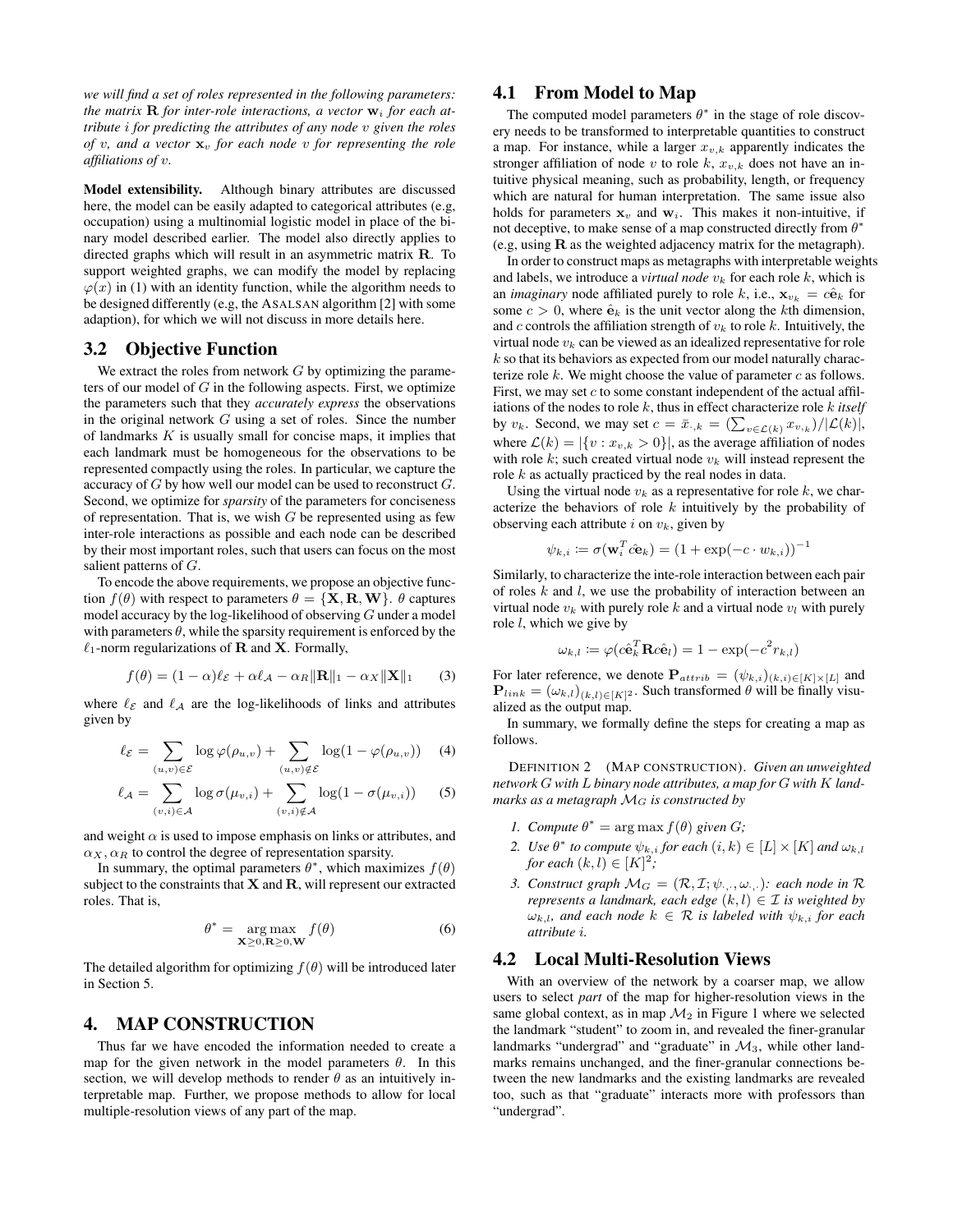As a first attempt to changing the resolution locally, one might extract a subgraph for the selected landmark and compute a map with that subgraph as input, but this method loses the connections between the newly created landmarks with those existing outside the subgraph. One might also attempt the alternative way of computing from scratch a new map with more landmarks, but it violates our locality requirement and destructs the existing non-selected landmarks. Although hierarchical clustering also produces finergranular views of data, it does hard partitioning of the data points while our groups of nodes are overlapping; it also considers only intra-cluster connections but not the connections between the clusters.



Figure 2: Obtaning  $\tilde{\theta}^*_p$  from  $\theta^*_p$  to initialize  $\theta^*_n$ 

We achieve local multiple-resolution views for some role  $k'$  in a given map  $\mathcal{M}_p$  constructed with  $\theta_n^*$  by constructing a new map  $\mathcal{M}_n$  with parameters  $\theta_n$ \*, and constraining our optimization of  $\theta_n^*$ such that the non-selected roles (those other than  $\overline{k}'$ ) in  $\mathcal{M}_p$  remain little changed. We measure the change between maps  $\mathcal{M}_p$  and  $\mathcal{M}_n$  by the distance between their respective parameters  $\theta_p^*$  and  $\theta_n^*$ with respect to the non-split roles. Formally, we define the distance between models  $\theta_n$  and  $\theta_p$  using sum of squared errors as

$$
d_{map}(\theta_p, \theta_n) = ||\operatorname{reduce}_{k'_1, k'_2}(\theta_n) - \operatorname{reduce}_{k'}(\theta_p)||_2^2
$$

where  $\text{reduce}_{k'}(\theta)$  (resp.  $\text{reduce}_{k'_1, k'_2}(\theta)$ ) transforms  $\theta$  by removing its components associated with role  $k'$  (resp.  $k'_1, k'_2$ ), for which we illustrate the details in Figure 2. Using the operator reduce  $_{k'}(\cdot)$ , we actually measure the divergence between the maps only with respect to roles other than the selected  $k'$ .

In summary, we formally define the problem of computing local multi-resolution views on a map as follows.

DEFINITION 3 (LOCAL MULTI-RESOLUTION VIEWS). *Given a previously computed map*  $\mathcal{M}_p$  *constructed from*  $\theta_p^*$  *with*  $K$  *roles, and a specified landmark* k 0 *to view at finer resolution, we compute a map*  $\mathcal{M}_p$  *with model*  $\theta_n^*$  *of*  $K + 1$  *roles by splitting role*  $k'$  *into the sub-roles*  $k'_1$  *and*  $k'_2$ *, such that*  $\theta_n^*$  *satisfies our require*ments for appropriate landmarks by maximizing  $f(\theta^*_n)$ , meanwhile *keeps the roles other than* k 0 *relatively unchanged by minimizing*  $\overline{d_{map}(\theta_p^*,\theta_n^*)}$ 

Note that while we demonstrate the case of two sub-roles, the algorithm can be easily generalized to split any role  $k'$  into multiple sub-roles.

In order to find  $\theta_n^*$  that both maximizes  $f(\theta_n^*)$  for quality landmarks and minimizes  $d_{map}(\theta_p^*, \theta_n^*)$  for locality of the finer view, we optimize  $\theta_n^*$  under a revised objective function

$$
f_z(\theta_n; \theta_p^*) \coloneqq f(\theta_n) - \beta \cdot d_{map}(\theta_p^*, \theta_n) \tag{7}
$$

where  $\beta$  is the hyperperameter controlling the tradeoff between the landmark quality and the locality of the resolution change. For the revised optimization objective, we will design an efficient algorithm in Section 5.

### 5. ALGORITHMS

In this section, we develop efficient algorithms to optimize the objective functions formulated in Section 3 for role discovery and Section 4 for computing local multi-resolution views in selected landmarks.

Algorithm for landmark extraction. Given the optimization objective function  $f(\theta)$  formulated in (3), we derive the gradients of  $f(\theta)$  with respect to variables **X**, **R**, **W** as follows. For easier derivation, we split the matrix variables  $X$  and  $W$  into the vector variables  $x_v$  and  $w_b$ . Then

$$
\frac{\partial f}{\partial \mathbf{R}} = (1 - \alpha) \left( \underbrace{\sum_{(u,v) \in \mathcal{E}} \frac{1 - \varphi(\rho_{u,v})}{\varphi(\rho_{u,v})} \mathbf{x}_{u} \mathbf{x}_{v}^{T}}_{\text{present links}} - \alpha_{R} \cdot \text{sign}(\mathbf{R}) \right) \tag{8}
$$
\n
$$
- \alpha_{R} \cdot \text{sign}(\mathbf{R}) \tag{8}
$$
\n
$$
\frac{\partial f}{\partial \mathbf{x}_{v}} = (1 - \alpha) \left( \underbrace{\sum_{(v,u) \in \mathcal{E}} \frac{1 - \varphi(\rho_{u,v})}{\varphi(\rho_{u,v})} \mathbf{R} \mathbf{x}_{u}}_{\text{neighbor of } v} - \underbrace{\sum_{(v,u') \notin \mathcal{E}} \mathbf{R} \mathbf{x}_{u'}}_{\text{non-neighbors of } v} \right)
$$
\n**like**  $\theta_{n}^{*}$ \n
$$
+ \alpha \left( \sum_{(v,i) \in \mathcal{A}} (1 - \sigma(\mu_{v,i})) \mathbf{w}_{i} - \sum_{(v,i') \notin \mathcal{A}} \sigma(\mu_{v,i'}) \mathbf{w}_{i'} \right)
$$
\n
$$
\text{some role } k' \text{ in}
$$
\n
$$
- \alpha_{X} \text{ sign}(\mathbf{x}_{v}) \tag{9}
$$
\n
$$
\text{timization of } \theta_{n}^{*}
$$
\n
$$
') \text{ in } \mathcal{M}_{p} \text{ remain}
$$
\n
$$
\frac{\partial f}{\partial \mathbf{w}_{i}} = \alpha \left( \sum_{(v,i) \in \mathcal{A}} (1 - \sigma(\mu_{v,i})) \mathbf{x}_{v} - \sum_{(v,i') \notin \mathcal{A}} \sigma(\mu_{v,i'}) \mathbf{x}_{v} \right)
$$
\n
$$
\text{maps } \mathcal{M}_{p} \text{ and}
$$
\n
$$
\begin{aligned}\n\frac{\partial f}{\partial \mathbf{w}_{i}} &= \alpha \left( \sum_{(v,i) \in \mathcal{A}} (1 - \sigma(\mu_{v,i})) \mathbf{x}_{v} - \sum_{(v,i') \notin \mathcal{A}} \sigma(\mu_{v,i'}) \mathbf{x}_{v}\right)\n\end{aligned}
$$

(10)

Note that the optimization problem (6) is *nonconvex*. The problem of optimizing the variable  $R$  with all other variable fixed, however, is convex. This is also true for variables  $x_v$  and  $w_i$ . Thus we resort to the *block-coordinate gradient ascent* algorithm to optimize  $f(\theta)$ , where we cycle through the variables and optimize one of them at a time until convergence to a local minima. To optimize each variable, we employ the gradient ascent algorithm with the learning rate set proportional to the normalized gradient. After each gradient ascent update of any variable z subject to the non-negativity constraint, we need an additional step to ensure the updated  $z'$  still satisfies the constraint. To this end, we project the negative entries of z' to 0 after each iteration, denoted by  $z' \leftarrow \text{proj}^{+}(z)$ . The steps are summarized in Algorithm 1.

On Initialization. At the beginning of the optimization, we need to initialize each variable properly. Initializing the variables to small uniformly distributed random values around 0.1 turns out to work well in practice. An initialization with large random values, however, will typically lead to useless results with the algorithm stopping at an early stage. In addition, special attention must be paid to the  $R$  when the given network  $G$  is undirected. In this case, R needs to be initialized as some *symmetric* matrix. It can be easily shown that the symmetry property will then continue to hold throughout the optimization. In practice, setting **R** to  $(M+M^T)/2$ for some random matrix M will do the work, while failures in confirming to symmetry will result in unexpected nonsense results in most cases.

Linear-time computation. The cost of Algorithm 1 concentrates on the evaluation of the log-likelihoods (4), (5) for evaluating the objective function and the gradients (8)–(10). To analyze the time for objective function evaluation, it amounts to analyzing the evaluation of  $\rho_{u,v}$  for each link  $(u, v) \in \mathcal{E}$  individually and the sum of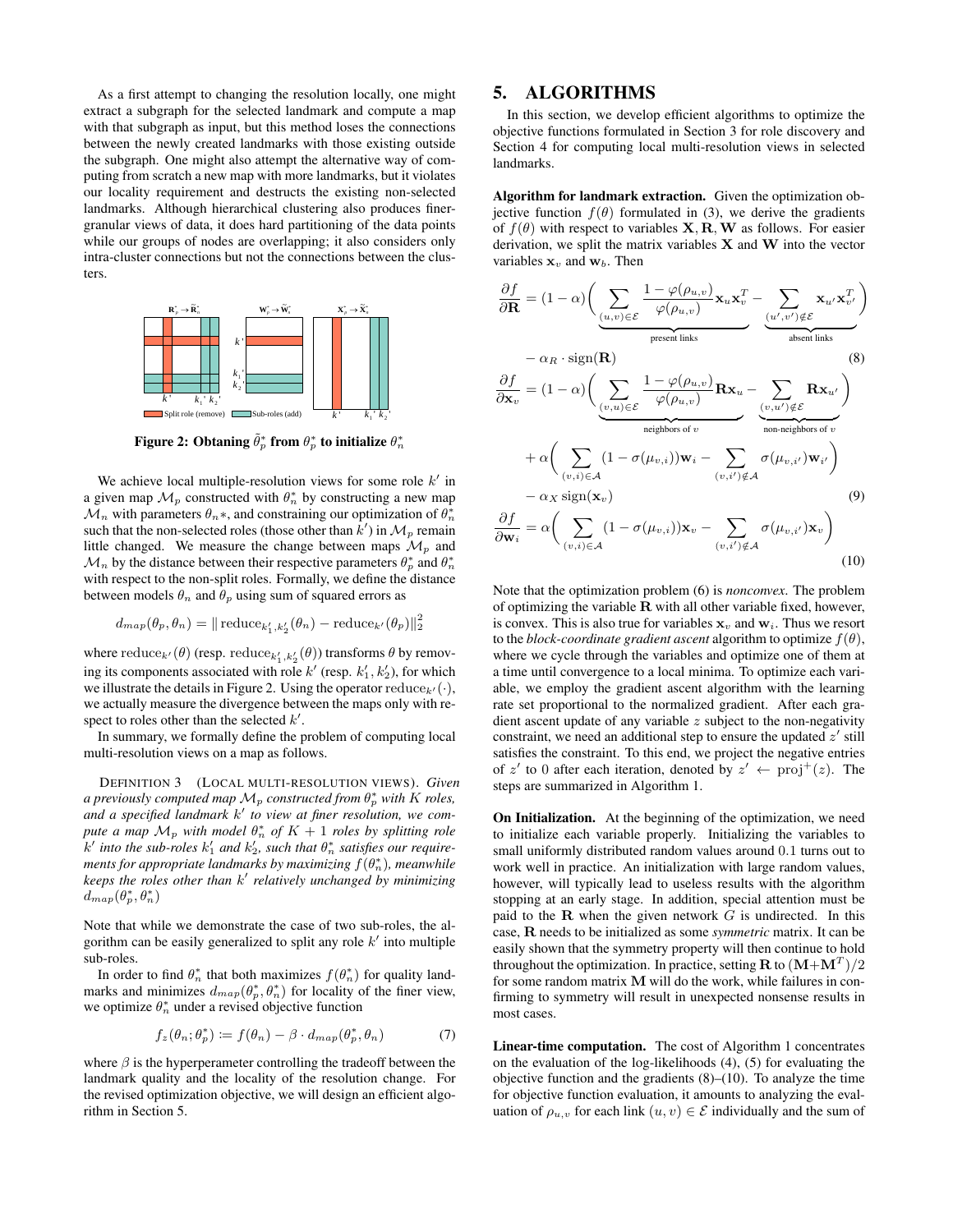#### Algorithm 1: NETLAND

**Input** : Network  $G$ , number of landmarks  $K$ **Output:** Landmarks  $\theta^* = (\mathbf{X}^*, \mathbf{R}^*, \mathbf{W}^*)$ // initialization 1 Initialize entries of  $X$ ,  $W$  with small random values; 2 Initialize **R** with  $(M + M^T)/2$  for some matrix M with small random entries; <sup>3</sup> repeat // evaluate gradients with precomputed  $\tilde{\mathbf{x}}$ 4  $\hat{\mathbf{x}} \leftarrow \sum_{v} \mathbf{x}_v;$ 5 Repeat  $\mathbf{R}^{(t+1)} \leftarrow \text{proj}^+(\mathbf{R}^{(t)} + \beta^{(t+1)}\frac{\partial f}{\partial \mathbf{R}^{(t)}});$ // enforcing symmetry of  $R$  by projection <sup>6</sup> if G *is undirected* then  $\begin{array}{ccc} \mathbf{7} & | & \mathbf{R} \leftarrow (\mathbf{R}+\mathbf{R}^T)/2; \end{array}$ <sup>8</sup> for *each node* v do **9** Repeat  $\mathbf{x}_v^{(t+1)} \leftarrow \text{proj}^+(\mathbf{x}_v^{(t)} + \beta^{(t+1)} \frac{\partial f}{\partial x_v^{(t)}})$  $\frac{\partial f}{\partial \mathbf{x}^{(t)}_v});$ 10 | Update  $\tilde{\mathbf{x}}$  incrementally due to new  $\mathbf{x}_v$ ; <sup>11</sup> for *each attribute* i do 12 Repeat  $\mathbf{w}_i^{(t+1)} \leftarrow \mathbf{w}_i^{(t)} + \beta^{(t+1)} \frac{\partial f}{\partial \mathbf{w}_i^{(t)}}$  $\frac{\partial f}{\partial \mathbf{w}_i^{(t)}};$ <sup>13</sup> until f *not improved*;

 $\rho_{u',v'}$  for all absent links  $(u',v') \notin \mathcal{E}$ .

Simply evaluating  $\rho_{u,v}$  for each pair of vertices is prohibitive. While for each observed link  $(u, v)$ , the term  $\rho_{u, v}$  takes  $O(K^2)$ time for evaluating  $x_u^T R x_v$ , there are  $O(N^2)$  separated pairs of nodes, for which computing  $\rho_{u',v'}$  once for each such pair is impossible.

Fortunately, the sum of  $\rho_{u',v'}$  for missing links can be improved by first rewriting it into

$$
\sum_{(u',v')\notin \mathcal{E}} \rho_{u',v'} = \sum_{(u,v)\in \mathcal{V}^2} \mathbf{x}_u^T \mathbf{R} \mathbf{x}_v - \sum_{(u,v)\in \mathcal{E}} \rho_{u,v}
$$

We observe that the first term on the right side can be simplified into  $\tilde{\mathbf{x}}^T \mathbf{R} \tilde{\mathbf{x}}$  where  $\tilde{\mathbf{x}} = \sum_{v \in \mathcal{V}} \mathbf{x}_v$ . The value of  $\tilde{\mathbf{x}}^T \mathbf{R} \tilde{\mathbf{x}}$  can be precomputed in  $O(NK + K^2)$  time and cached before optimizing **R** in each outer iteration. The total time for evaluating  $f(\theta)$  is then  $O((N + E)K^2)$ . The costly last term in (8) can be similarly computed.

With the precomputation technique, the time for a full (outer) iteration of the algorithm scales *linearly* w.r.t the size of G. In details, each gradient ascent step for **R** takes  $O((N+E)K^2)$  time, each  $x_v$  takes  $O(d_v K^2 + LK)$  time where  $d_v$  is the degree of node v, and each  $w_i$  takes  $O(NLK)$  time. Summing up, the overall time complexity of Algorithm 1 is  $O((N + E)K^2 + NLK)$ ; the memory needed is  $O(NK + K^2 + KL)$  proportional to the size of  $\theta$ . The performance in practice can be further boosted using optimized matrix operation libraries.

Note that the precomputation technique is valid for our choice of  $\varphi(x)$  as the link function but *not* for the logistic function  $\sigma(x)$ . With  $\sigma(x)$ , term  $\rho_{u,v}$  has to be evaluated *once for each* such link. In fact, with  $\sigma(x)$ , term  $\sum_{(u',v') \notin \mathcal{E}} \mathbf{x}_{u'} \mathbf{x}_{v'}^T$  in (8) will be replaced by  $\sum_{(u',v')\notin \mathcal{E}} \sigma(\rho_{u',v'}) \cdot \mathbf{x}_{u'} \mathbf{x}_{v'}^T$  which cannot be decomposed as the product of two cheap sums as in case of  $\varphi(x)$  mean function. This results in prohibitive  $O(N^2)$  complexity.

Algorithm for zooming. We create locally refined view  $\theta_n^*$  with

| <b>Algorithm 2: Zoom</b> |  |  |
|--------------------------|--|--|
|--------------------------|--|--|

**Input** : Network G, landmarks  $\theta_p^*$ , selected landmark k' **Output:** Landmarks  $\theta_n^*$  with refined  $k'$ 

```
\tilde{\theta}_p^* \leftarrow \text{reduce}_{k'}(\theta_p^*);
```
- 2 Append parameters for  $k'_1, k'_2$  to  $\tilde{\theta}_p^*$  and initialize them with small random numbers;
- 3 Initialize  $\theta_n$  by  $\tilde{\theta}_p^*$ ;
- 4 Compute  $\theta_n^* = \arg \max_{\theta_n} f_z(\theta_n; \theta_p^*)$  using Algorithm 1 with adapted gradients

respect to the selected landmark  $k'$  in a map with parameters  $\theta_p^*$ by optimizing  $f_z(\theta_n; \theta_p^*)$  as formulated in (7). Let the sub-roles to be created be  $k'_1$  and  $k'_2$ . We derive the gradients of  $f_z(\theta_n; \theta_p^*)$  as follows.

$$
\frac{\partial f_z}{\partial \theta_n} = \frac{\partial f}{\partial \theta_n} - 2\beta \cdot \text{mask}_{k'_1, k'_2}(\theta_n - \tilde{\theta}_p^*)
$$

where  $\tilde{\theta}_p^*$  is the extended  $\theta_p^*$  which will be used to initialize  $\theta_n$ . In particular, we create  $\tilde{\theta}_p^*$  from  $\theta_p^*$  by removing its parameters for the role  $k'$  and appending new (randomly initialized) parameters for the sub-roles  $k'_1$  and  $k'_2$ ; see Figure 2 for an illustration of this process. The operator  $\text{mask}_{k'_1, k'_2}(\theta_n)$  sets the parameters in  $\theta_n$  corresponding to the sub-roles  $k'_1, k'_2$  to 0. Intuitively, mask( $\cdot$ ) keeps the newly created sub-roles from being penalized by its distance from  $\tilde{\theta}_p^*$ . The weight  $\beta$  controls the degree of the closeness enforcement.

We optimize  $\theta_n^*$  using Algorithm 1 with the adapted gradients and also a special initialization of  $\theta_n$  for *faster convergence*. In particular, we initialize  $\theta_n$  to  $\tilde{\theta}_p^*$  which inherits the roles other than  $k'$ , so that the algorithm's overhead will be limited to the optimization of the sub-roles. The algorithm for zooming is summarized in Algorithm 2.

### 6. EXPERIMENTAL EVALUATION

We will both quantitatively verify if the maps computed by our method have the desired properties of maps we identified in Section 1. We will also demonstrate the usability of our method by creating multi-resolution maps for real-world networks.

Datasets. The following real-world and synthetic datasets will be used in our tests. We chose the real networks so that they exhibit interesting strong intergroup interactions instead of only intra-group interactions found in communities.

- $\bullet$  Hospital<sup>1</sup>. This dataset [24] contains the directed network of contacts among 75 people in a hospital ward in France during five days. Each person is labeled with one of {patient, admin, nurse, doctor}. An arc is created for each pair of people if they interacted at least 5 times during the period.
- $\bullet$  Enron  $^2$ . This dataset represents the directed network of email communications between 184 users. Each user is labeled by one or more the 32 topics (manually extracted in [3]) they ever used. We create an arc for each (ordered) pair of users if they communicated at least 15 emails.
- Syn-x. We synthesize  $\theta$  as parameters of our proposed model with  $K = 5$  landmarks, which in turn generates random undirected networks, such that the network corresponds

<sup>1</sup> http://www.sociopatterns.org/datasets

<sup>&</sup>lt;sup>2</sup>http://cis.jhu.edu/~parky/Enron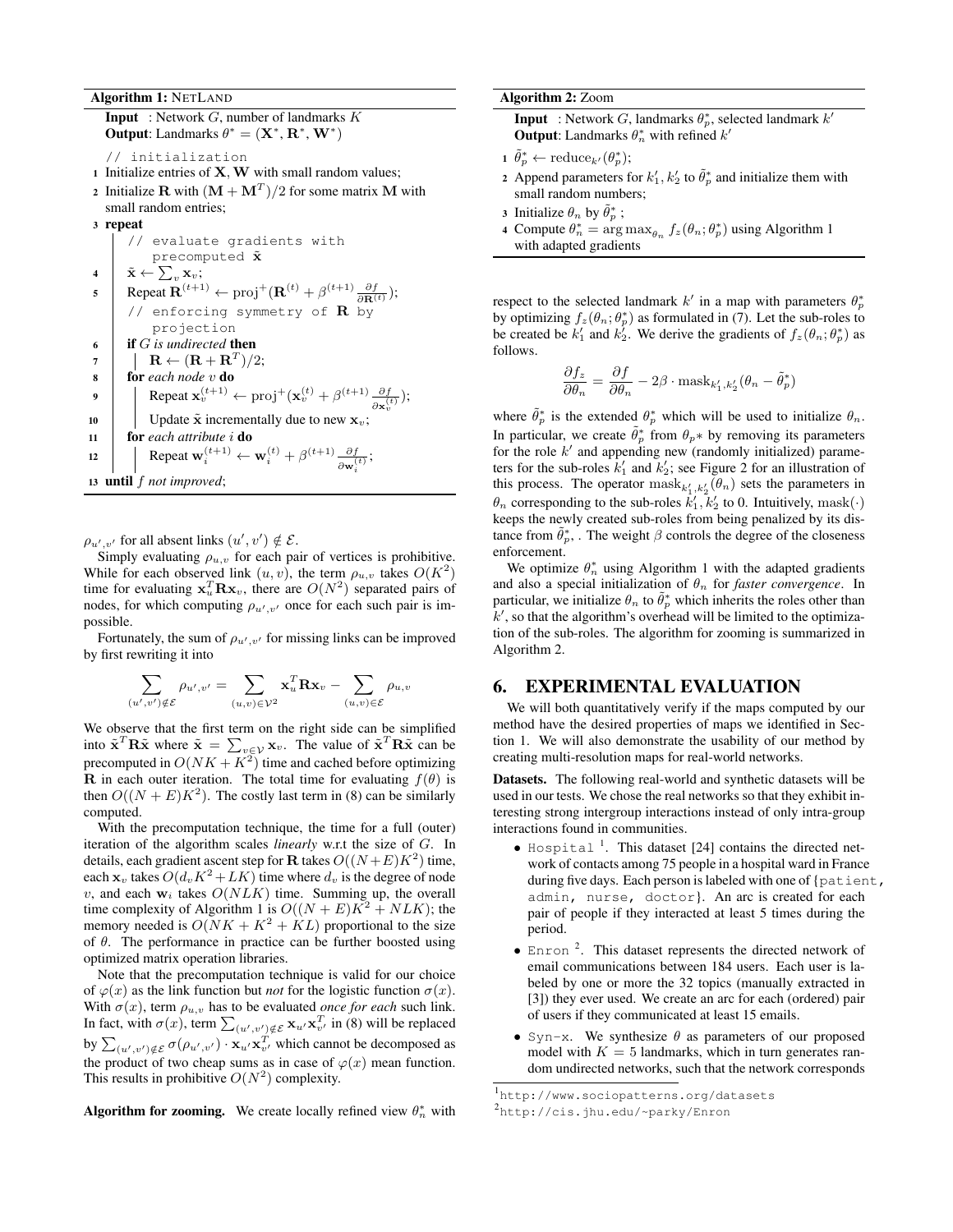

Figure 3: Convergence of NETLAND (Algorithm 1).

to one of {bip, star, comm, rand} representing bipartite, star (wheel), community, and random structures of  $G_{map}$ (constructed from R). Thus, a variety of common graph structures will be captured in the experiments. We then synthesize networks according our probabilistic generative model with parameter  $\theta$ .

Methods. We will evaluate and compare the following methods.

- NETLAND. Our model of networks for creating maps. By default, we set the weight for attribute likelihoods as $\alpha =$ 0.5 and sparsity regularization weights  $\alpha_R, \alpha_X$  to 0 when compared with other method and 0.2 otherwise.
- CESNA [28]. This the state-of-the-art model for large nodeattributed networks. It aims at overlapping groups, models attributes as generated from group memberships, as well allows flexible community affiliation. By default,  $\alpha = 0.5$ which has the same role as ours. In CESNA, K represents the number of communities, analogous to our landmarks.
- BINDEDI. The original DEDICOM [2, 14] model uses a similar form  $\mathbf{A} \approx \mathbf{X}\mathbf{R}\mathbf{X}^T$  to model links, which allows arbitrary membership affiliation and pairwise intergroup interactions, but handles only weighted graphs and does not handle attributes. We non-trivially adapt it for binary links by applying the link function  $\varphi(\cdot)$  to  $\mathbf{X}\mathbf{R}\mathbf{X}^T$  and  $\mathbf{A} \sim$  $Bernoulli(\varphi(\mathbf{X}\mathbf{R}\mathbf{X}^T))$ . The modified DEDICOM is equivalent to our model with  $\alpha = 0$ .

## 6.1 Comparing with Baselines

Convergence. We evaluate the convergence performance of Algorithm 1 as indicator for efficiency. Figure 3 shows how the value of the objective function  $f(\theta)$  changes with the number of full iterations. We observe that the algorithm improves significantly at the first few iterations and converges quickly. Thus our algorithm is scalable given also the linear time complexity of each iteration.

Expressiveness. We measure a map's expressiveness by quality of network reconstruction using the map  $\theta^*$ , in terms of the loglikelihood of observing the network given the model  $\theta^*$  underlying our map. In Figure 4(a), we show the log-likelihoods of the realworld networks at different  $K$  computed by NETLAND and CESNA (method BINDEDI is not considered here due to its inability to handle node attributes; it corresponds to NETLAND with  $\alpha = 0$  and the effect of  $\alpha$  will be evaluated later). We observe that our method outperforms CESNA by up to  $\sim$  27% on hospital and  $\sim$  13% on enron in reconstruction quality. For both methods, the loglikelihoods improve with larger  $K$ , as expected due to more parameters.

To evaluate the reconstruction quality of NETLAND on networks with diverse structural characteristics, we further use four synthetic networks with structures often found in real-world networks, as shown in Figure 4(b). For syn-star, we observe that NETLAND drastically outperforms CENSA by orders of magnitude. Obvious advantage of our method is also observed for syn-bip and





K

K

(b) Synthetic networks

Figure 4: Expressiveness: log-likelihood of network at varying  $K$  using CESNA and NETLAND on real-world and synthetic datasets.



Figure 5: Impact of  $\alpha$  on log-likelihoods

syn-rand. In these networks, non-community patterns dominate or mix with other inter-group interactions — structures which CESNA cannot model. On the other hand, for syn-comm, our improvement is marginal as  $K$  increases since both methods are able to handle community structures (corresponding to an R with only diagonal nonzero elements).

We also evaluate the impact of weight  $\alpha$  which controls the tradeoff between link and attribute reconstruction qualities. The loglikelihoods at different  $\alpha$  for methods NETLAND and CESNA are shown in Figure 5 (CENSA also has  $\alpha$  as the weight for attribute log-likelihoods). We observe that log-likelihoods peaks at  $\alpha =$ 0.7 for NETLAND on both networks, suggesting 0.7 as a possible starting point to set  $\alpha$  generally. On both datasets, the performance drops quickly as  $\alpha$  approaches 1 with an overemphasis on attributes. On the other hand, a small  $\alpha$  has less negative impact on performance. This is possibly due to the more observations  $(N^2)$ for links than for attributes  $(NL)$  observations) so that the decrease in attribute likelihoods less affects the overall. A higher weight  $\alpha$  for attributes would impact more on the overall likelihood and make the attributes better expressed.

Homogeneity. The key property our method must satisfy is the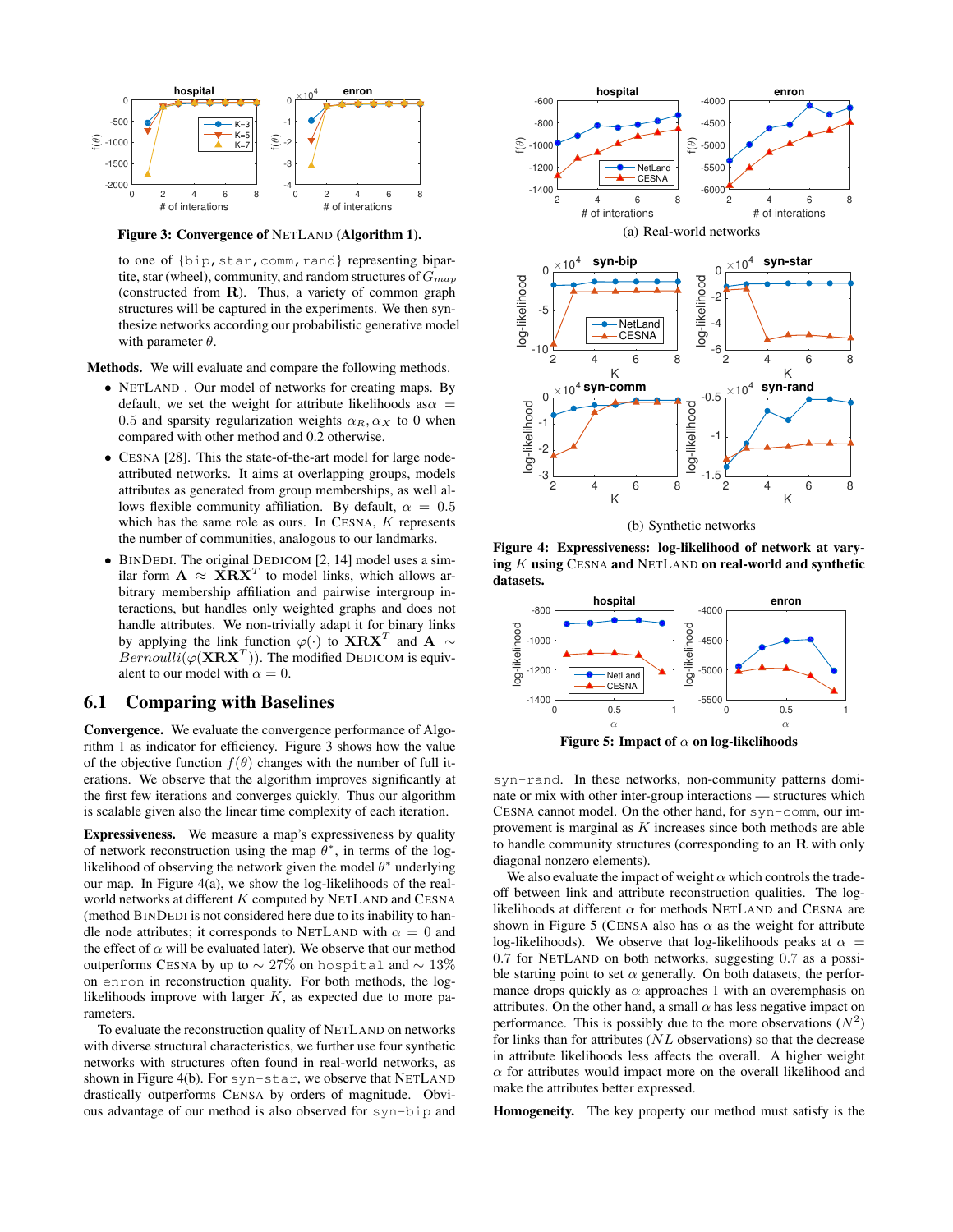homogeneity of links and attributes among the nodes in each landmark. We evaluate the homogeneity by the *entropy* of the link and attribute distributions in each landmark.

Since each node can belong to multiple landmarks, we approximately measure the entropy of the overlapping groups by first grouping the nodes by their main roles  $\mathcal{G}(k) = \{v : (\arg \max_i x_{v,l})\}$ k}. Let  $\mathbf{p}_{k,i} = (f_{k,i}/n_k, 1 - f_{k,i}/n_k)$  be the distribution of attribute i in group k, where  $f_{k,i} = |\{v \in \mathcal{G}(k) : a_{v,i} = 1\}|$  and  $n_k = |\mathcal{G}(k)|$ , and  $\mathbf{q}_v = (f'_{v,l}/n_k)_{l=1...K}$  be the link distribution of node v with respect to the K roles, where  $f'_{v,l} = |\{(v, u) \in \mathcal{E} :$  $u \in \mathcal{G}(l)$ . The mean link distribution (with respect to the roles) of group k is thus  $\bar{\mathbf{q}}_{v \in \mathcal{G}(k)} = \left(\sum_{v \in \mathcal{G}(k)} \mathbf{q}_v\right) / n_k$ .

Given the grouping of nodes, we measure the homogeneity of attributes in  $g(k)$  by summing up the entropy of each attribute over the nodes in  $g(k)$ , and measure the homogeneity of links in  $g(k)$  by the summed deviation of each node's link distribution among the roles from the mean of  $g(k)$  summed entropy over each attribute and links of map  $\theta^*$ . Finally, we give the homogeneity measures of map  $\theta^*$  as follows.

$$
h_{attrib}(\theta^*) = \frac{1}{K} \sum_{k=1}^K \sum_{i=1}^L H(\mathbf{p}_{k,i})
$$
  

$$
h_{link}(\theta^*) = \frac{1}{K} \sum_{k=1}^K \sum_{v \in \mathcal{G}(k)} D_{KL}(\bar{\mathbf{q}}_{v \in \mathcal{G}(k)} || \mathbf{q}_v),
$$

where  $H(\cdot)$  is (binary) entropy function and  $D_{KL}(\cdot||\cdot)$  is the KLdivergence function (relative entropy).  $h_{link}$  measures how much each node's link distribution diverges from the mean distribution of its group.

We show the results for homogeneity of both links and attributes in Figure 6. For our method, as  $K$  increases, it shows an overall trend of increasing homogeneity (decreasing entropy) on both attributes and links, as expected due to unmixed roles. On the other hand, a smaller  $\alpha$  generally results in higher homogeneity for attributes and slightly lower homogeneity for links, as more weight is posed on attributes in optimization.

Next, we compare our method to BINDEDI in Figure 6(a), We observe that NETLAND consistently outperforms BINDEDI which only considers only the topology aspect of networks. For link homogeneity, although our methods model the additional attribute observations, the resulted link homogeneity is still quite comparable to that of BINDEDI which focuses entirely on links.

We also compare our method to CESNA which handles attributes but does not model intergroup interactions, with results given in Figure 6(b). Our method outperforms CESNA in most cases by a significant margin (up to  $\sim$  40% for enron at  $K = 7, \alpha =$ 0.5, 0.9). We explain this advantage by the greater expressiveness of our model which accounts for intergroup interactions, beyond CENSA's state-of-the-art modeling of node-attributed networks. Moreover, we observe improvement also in attribute homogeneity over CESNA in most cases (up to  $\sim 30\%$  for hospital at  $K = 7, \alpha =$ 0.5), as roles turns out a better concept than communities in explaining attributes.

#### 6.2 Case Study

In Figure 7, we show a sequence of maps  $\mathcal{M}_K$  by Algorithm 2 computed by Algorithm 2 with  $\beta = 0.002$  for the hospital network. While we allow users to select any landmark to split, for this example, we split the largest role (in term of how many nodes have it as the main role) in each map. We used  $c = 1$  for  $P_{link}$  and  $P_{\text{attrib}}$ , as defined in Section 4. For reference, we index the roles as  $R_1, \ldots, R_6$ .



Figure 6: Homogeneity: average attribute entropy  $H_{attribute}$  of landmarks and link entropy  $H_{link}$  of nodes.

Multi-resolution maps. First of all, we can intuitively see the localized incremental changes between consecutive maps from the coloring of the non-split landmarks and the heatmaps of  $P_{link}$ , and  $P_{attribute}$ . The interactions between non-split landmarks are not disturbed by the zooming, too.

To start, we see in map  $\mathcal{M}_1$  that nurses has the largest population in the hospital (see corresponding  $P_{attrib}$ ). In the subsequent map  $\mathcal{M}_2$ , role  $R_2$  is characterized by mainly involving nurses and  $R_1$  by patients. With help of  $P_{link}$  indicating strong interaction from  $R_2$ to  $R_1$ , we see that the major interactions in this hospital are those from nurses to patients (possibly explained by that nurses actively perform regular checks for patients).

Increasing K reveals finer-resolution structures. In the map  $\mathcal{M}_5$ , role  $R_1$  are administrative staff who actively approach  $R_4$  which involves mainly doctors and some patients;  $R_1$  possibly corresponds to "administrative staff members assigned with specific doctors or patients to assist".  $R_2$  mainly involves patients and  $R_3$  mainly nurses.  $R_5$  involves mainly administrative staff and some other nurses who are passively approached by patients and doctors; they are possibly "on-duty staff".

To study  $R_3$  in map  $\mathcal{M}_5$  in more details, we computed map  $\mathcal{M}_6$ by splitting the  $R_3$  of  $\mathcal{M}_5$  into the sub-roles  $R'_3$  and  $R_6$ . Role  $R'_3$ still corresponds to nurses but now those inactive ones,  $R_6$  captures active nurses, and now also some administrative staff absent in  $R_3$ . This is because while we enforce stability of affiliations of nodes to the non-selected roles, our formulation still allows a small number of nodes to change their role compositions (controlled by  $\beta$  in (7)); particularly, some administrative staff become affiliated to the new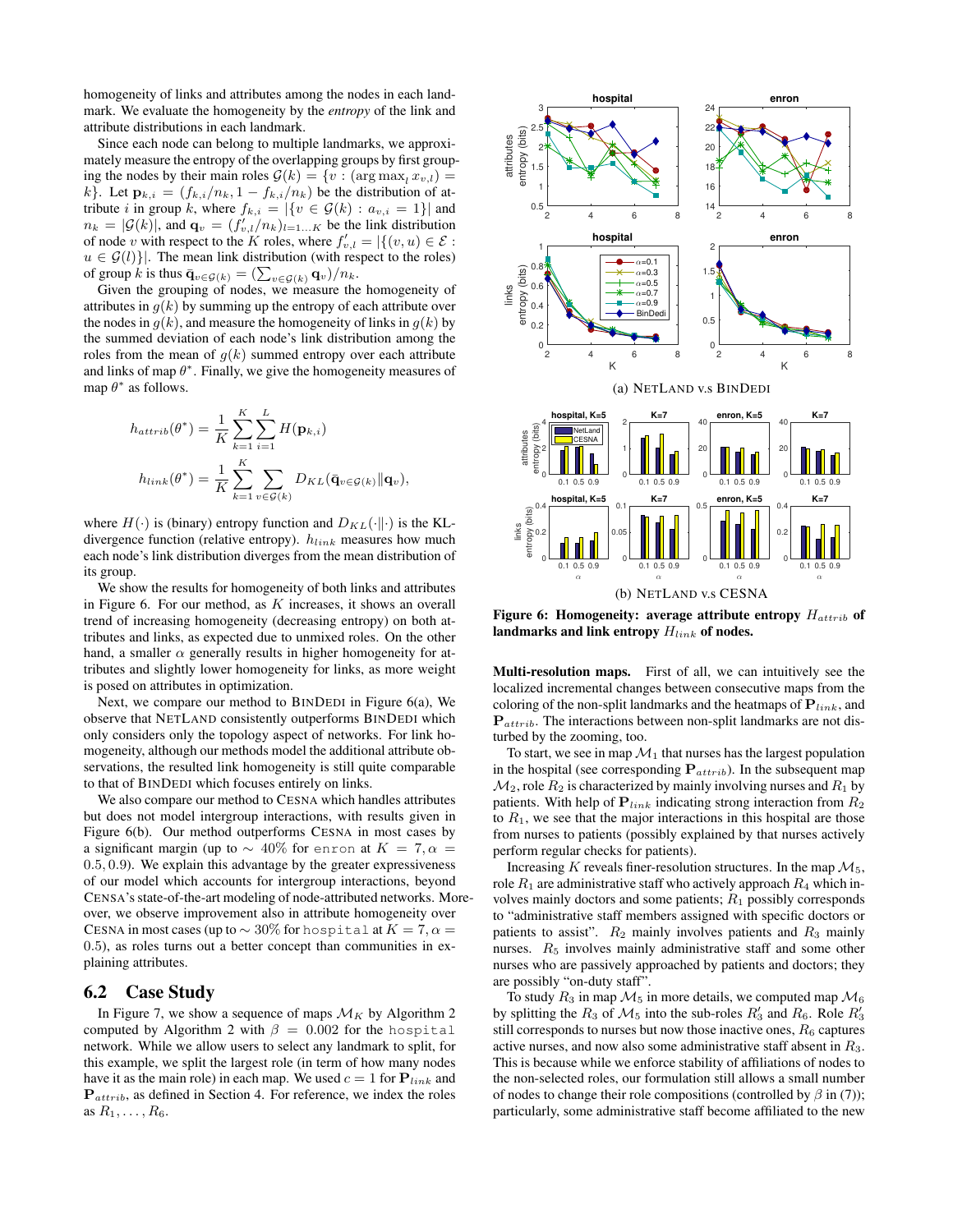

Figure 7: Cartography of the directed hospital network (enlarge for details): a continuous sequence of maps  $M_K$  for  $K = 1 \ldots 7$ with increasing levels of resolution. The rows from top to bottom are:  $P_{link}$  of inter-landmark interaction probabilities, the map (landmarks selected for zooming are circled in bold blue and created sub-roles in bold black), input network (colored by main role), and  $P_{attribute}$  of probability of each attribute for each landmark. Landmarks in  $M_5$  and  $M_6$  are labeled by hypothesized names.



Figure 8: Locations of nodes: coordinates of nodes ( $x<sub>v</sub>$  for node v) with respect to map  $\mathcal{M}_5$  in Figure 7, in the space defined by each pair of landmarks. In each subplot, the set of points represent the set of all nodes.

 $R_6$  in  $\mathcal{M}_6$ , resulting in the added adm attribute of  $R_6$ . We interpret  $R_6$  as "active hospital staff (in approaching patients)".

**Locatability.** Recall that each node  $v$  can be located using affiliation vector  $x_v$ . In Figure 8, we show a pairwise plot of **X**'s columns for map  $\mathcal{M}_5$  in Figure 7. Each subplot shows the overall distribution of nodes in the corresponding landmarks. For instance, we observe in subplot- $(5,1)$  that no nodes simultaneously takes roles  $R_1$ (personal admins) and  $R_5$  (on-calls), probably because a personal assistant does not often perform general on-call duties.

#### 7. CONCLUSION

The task of extracting a big picture from complex real-world networks is challenging. In this paper, we presented effective cartographic methods to help with this task. We created intuitively understandable visual maps. To extract landmarks of the map, we recognized roles as the appropriate concept to model landmarks, and proposed a novel expressive model for role discovery. Furthermore, we allow for local multiple-resolution views for knowledge acquisition from networks at different granularities. We also propose efficient algorithms for computing the maps. In addition to an intuitive representation, experiments show our method outperforms state-of-the-art network models in representation accuracy by up to 27% for real networks and up to 10 times on synthetic networks. Case study also shows our created maps actually help users to quickly capture the big picture of a network.

## 8. REFERENCES

- [1] E. M. Airoldi, D. M. Blei, S. E. Fienberg, and E. P. Xing. Mixed membership stochastic blockmodels. *Advances in Neural Information Processing Systems*, pages 33–40, 2009.
- [2] B. W. Bader, R. Harshman, and T. G. Kolda. Temporal analysis of semantic graphs using asalsan. In *Data Mining, 2007. ICDM 2007. Seventh IEEE International Conference on*, pages 33–42. IEEE, 2007.
- [3] M. W. Berry, M. Browne, and B. Signer. topic annotated enron email data set. *Philadelphia: Linguistic Data Consortium*, 2001.
- [4] B. J. Biddle. *Role theory: Expectations, identities, and behaviors*. Academic Press, 2013.